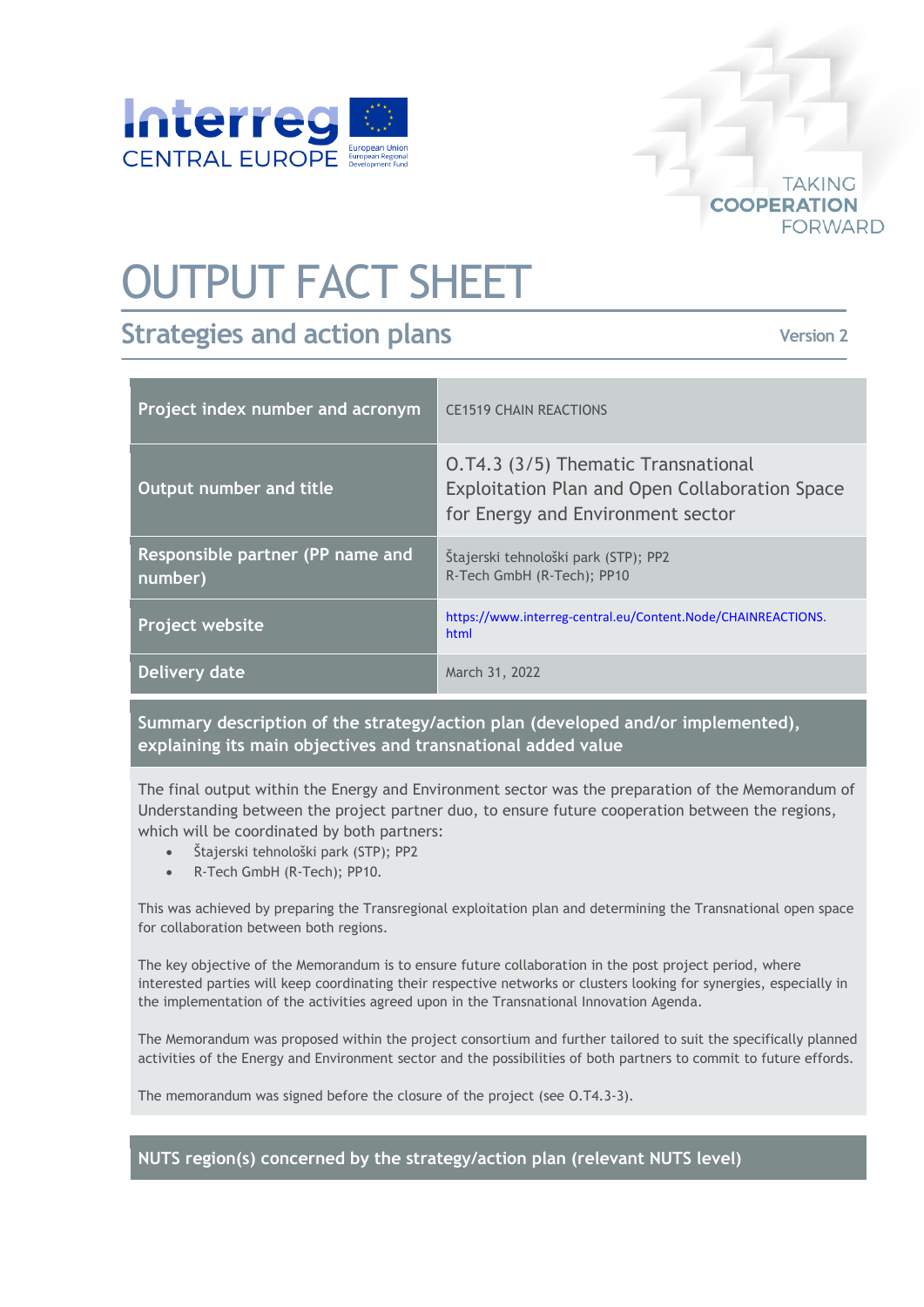

NUTS regions on NUTS2 level that are concerned in the implementation of the activity are: Vzhodna Slovenija (SI03) in Slovenia, and Oberpfalz (DE23) in Germany.

**Expected impact and benefits of the strategy/action plan for the concerned territories and target groups**

The final output, O.T4.3 is based on the Transregional exploitation plan (TEP) and Transnational open space (TOS) for collaboration between both regions. TEP will impact the environment by optimization of the consumption of energy by Reduced energy consumption in public transport due to implementation of smart technologies. TOS will consist of stakeholders of both involved regions, committing to continuation of the activities set within the project.

Thus, the impact of this output is the continued commitment to implementation of agreed activities to reduce the environmental impact by optimization of public e-transport.

**Sustainability of the developed and/or implemented strategy/action plan and its transferability to other territories and stakeholders**

The sustainability of the output is self-evident in the signed Memorandum, in which both partners commit to continuation of the cooperation between regions that will contribute to further implementation of agreed activities.

Based upon the methodology for preparation of the activities and committing to their achievement in the post project period can be achieved in various regions, which follow the preparatory methodology. The beneficiaries of the Memorandum are the stakeholders of both partners (the SME network and the Mobility&Logistic cluster), which will through coordination of both partners be able to cooperate in joint activities.

For future reference, the key to success is good preliminary work, where you already identify regional challenges and feasible possibilities, before you start connecting transnationally in order to reach the most optimal match.

**References to relevant deliverables and web-links If applicable, pictures or images to be provided as annex**